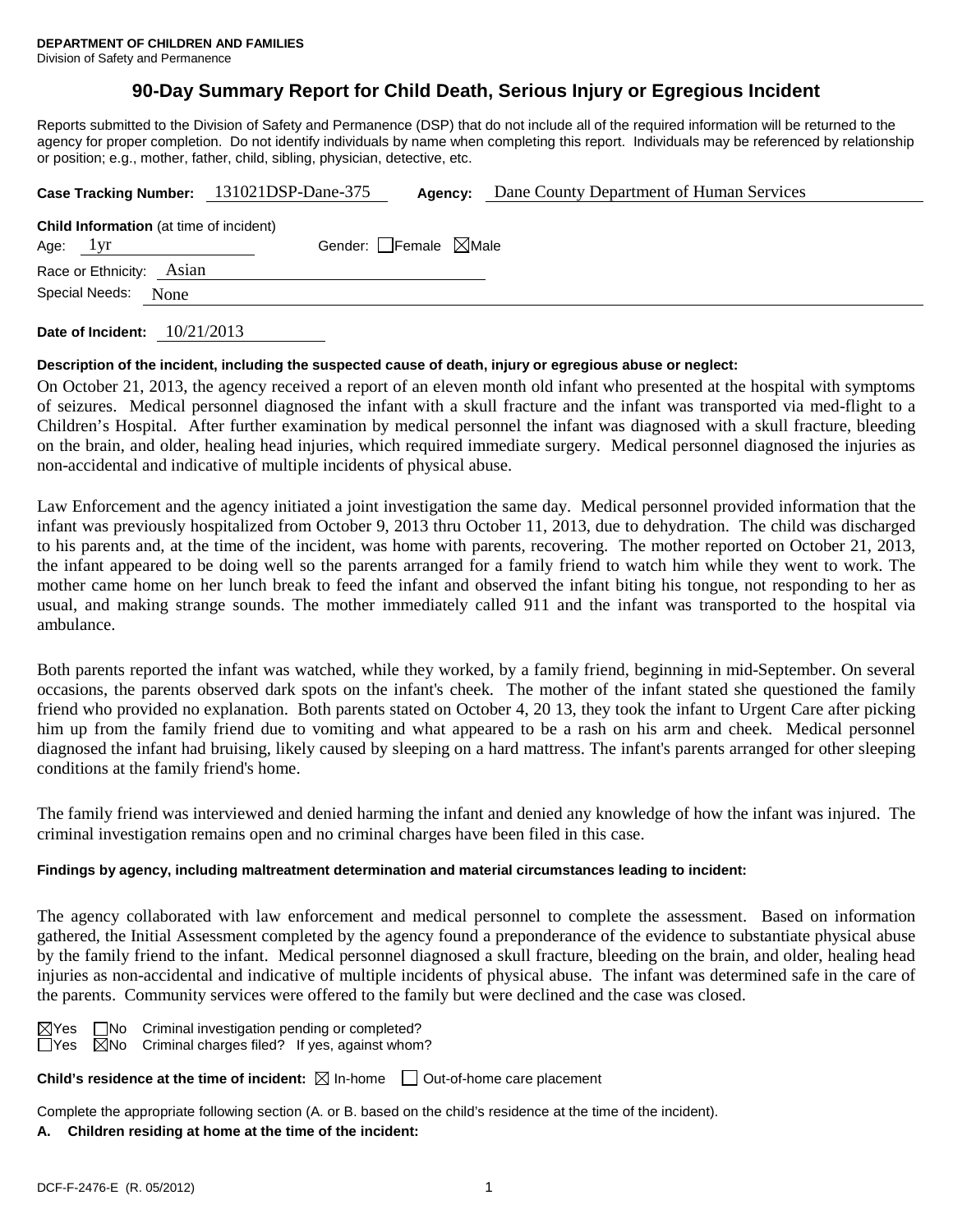**Description of the child's family** (includes household members, noncustodial parent and other children that have visitation with the child and / or in the child's family home):

At the time of the incident, the infant resided with his parents.

**Yes No Statement of Services:** Were services under ch. 48 or ch. 938 being provided to the child, any member of the child's family or alleged maltreater at the time of the incident, including any referrals received by the agency or reports being investigated at time of incident?

**If "Yes", briefly describe the type of services, date(s) of last contact between agency and recipient(s) of those services, and the person(s) receiving those services:**

None

**Summary of all involvement in services as adults under ch. 48 or ch. 938 by child's parents or alleged maltreater in the previous five years:** (Does not include the current incident.) None

**Summary of actions taken by the agency under ch. 48, including any investigation of a report or referrals to services involving the child, any member of the child's family living in this household and the child's parents and alleged maltreater.** (Does not include the current incident.)

(Note: Screened out reports listed in this section may include only the date of the report, screening decision, and if a referral to services occurred at Access. Reports that do not constitute a reasonable suspicion of maltreatment or a reason to believe that the child is threatened with harm are not required to be screened in for an initial assessment, and no further action is required by the agency.) None

### **Summary of any investigation involving the child, any member of the child's family and alleged maltreater conducted under ch. 48 or ch. 938 and any services provided to the child and child's family since the date of the incident:**

The agency collaborated with law enforcement and medical personnel to complete the assessment. Based on information gathered, the Initial Assessment completed by the agency found a preponderance of the evidence to substantiate physical abuse by the family friend to the infant. Medical personnel diagnosed a skull fracture, bleeding on the brain, and older, healing head injuries as non-accidental and indicative of multiple incidents of physical abuse. The infant was determined safe in the care of the parents. Community services were offered to the family but were declined and the case was closed.

### **B. Children residing in out-of-home (OHC) placement at time of incident:**

# **Description of the OHC placement and basis for decision to place child there:**

N/A.

### **Description of all other persons residing in the OHC placement home:**

 $N/A$ 

**Licensing history:** Including type of license, duration of license, summary of any violations by licensee or an employee of licensee that constitutes a substantial failure to protect and promote the welfare of the child. N/A

### **Summary of any actions taken by agency in response to the incident:** (Check all that apply.)

| Screening of Access report                           | Attempted or successful reunification             |
|------------------------------------------------------|---------------------------------------------------|
| Protective plan implemented                          | Referral to services                              |
| Initial assessment conducted                         | <b>Transportation assistance</b>                  |
| Safety plan implemented                              | Collaboration with law enforcement                |
| Temporary physical custody of child                  | Collaboration with medical professionals          |
| Petitioned for court order / CHIPS (child in need of | Supervised visitation                             |
| protection or services)                              | Case remains open for services                    |
| Placement into foster home                           | Case closed by agency                             |
| <b>Placement with relatives</b>                      | Initiated efforts to address or enhance community |
| Ongoing Services case management                     | collaboration on CA/N cases                       |
|                                                      | Other (describe):                                 |
|                                                      |                                                   |

#### **FOR DSP COMPLETION ONLY:**

### **Summary of policy or practice changes to address issues identified during the review of the incident:**

Under the Child Welfare Disclosure Act (Section 48.981 (7)(cr), Stats.), the DSP completes a 90-Day review of the agency's